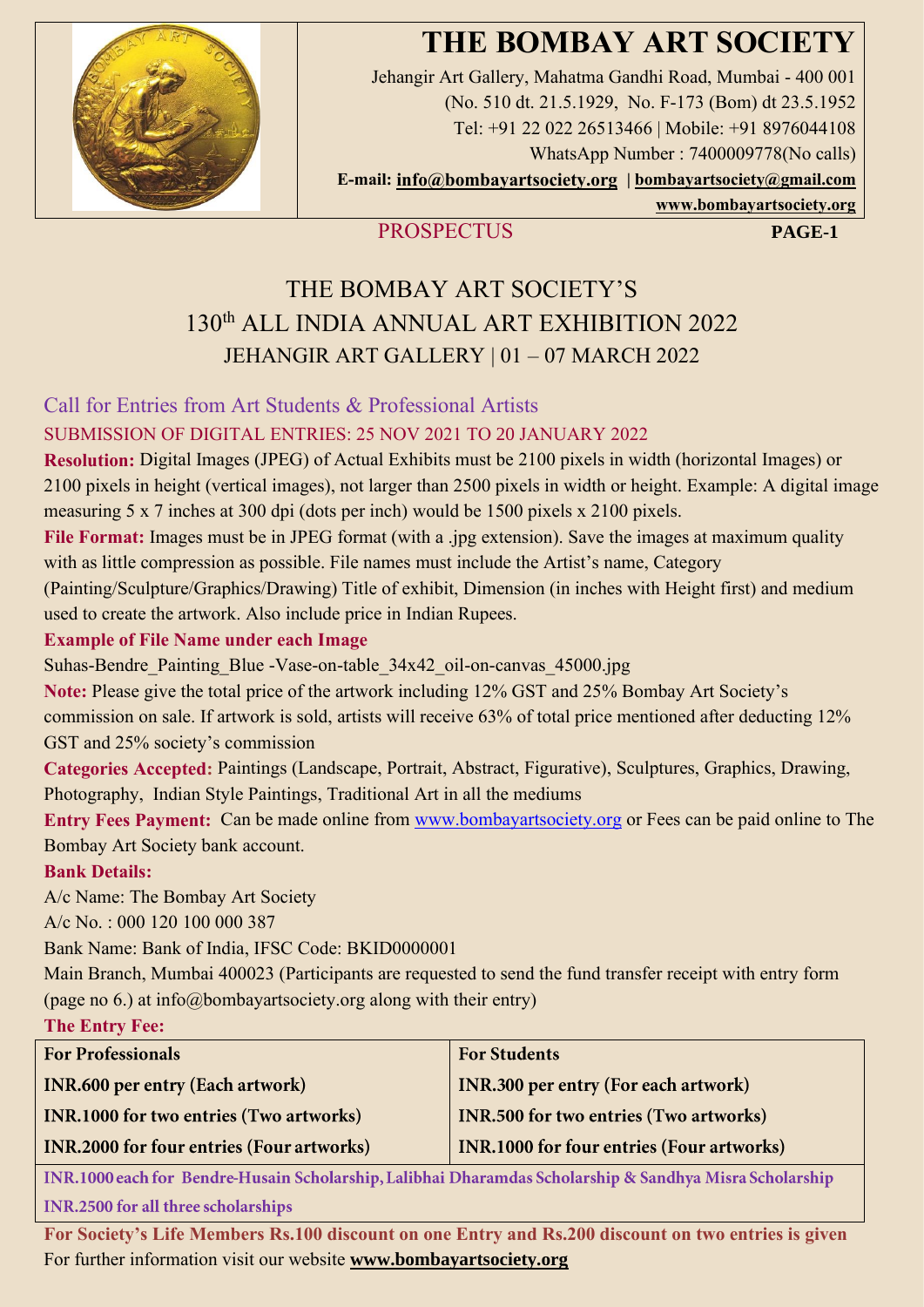#### **PROFESSIONAL CATEGORY\* :**

| SR.NO.                  | <b>AWARDS</b>                                                                  | <b>AMOUNT</b> |
|-------------------------|--------------------------------------------------------------------------------|---------------|
| $\mathbf{1}$            | His Excellency The Governor of Maharashtra Award & Medal                       | 1,00,000      |
| $\overline{2}$          | The Bombay Art Society Award & Gold Medal for best Entry                       | 51,000        |
| $\overline{\mathbf{3}}$ | Smt. Urmila Kanoria Award for Best Entry                                       | 51,000        |
| $\overline{\mathbf{4}}$ | Late Gunavant Hanamant Nagarkar Award for best Painting                        | 21,000        |
| 5                       | The Bombay Art Society Award & Silver Medal for best Sculpture Entry           | 15,000        |
| 6                       | Padmabhushan Shri. Ram Sutar (Eminent Sculptor) Award for best Sculpture       | 15,000        |
| $\overline{7}$          | Late Prafulla Dahanukar Award (Donor: Sculptor Chandrajit Yadav)               | 15,000        |
| 8                       | The Bombay Art Society Award & Bronze Medal for Portrait / Graphic             | 11,000        |
| 9                       | Late Chitrakar S. M Pandit Award (Donor: Shri. Sharad Kapuskar ) for Landscape | 11,000        |
| 10                      | Chaganlal V. Patel Award for best painting                                     | 10,000        |
| 11                      | Late Chitrakar Shri. Harish Raut Award for best Drawing                        | 10,000        |
| 12                      | India Art Festival Award for best Sculpture                                    | 10,000        |
| 13                      | Late Jayanti Jaywant Memorial Award                                            | 10,000        |
| 14                      | Raja Ravi Verma Award for best Portrait Painting                               | 10,000        |
| 15                      | Rajashree Birla Foundation Award for Indian Style Painting                     | 7,500         |
| 16                      | Art Approach Award (Donor: Minali Thakkar)                                     | 7,500         |
| 17                      | The Bombay Art Society Award (Donors: Shri. C. M. Pardeshi Fund, Dinoo         | 7,500         |
|                         | Nowsherwan Dubash Memorial Fund, Shri. V. D. Joshi and Shri. J. Mistry fund)   |               |
| 18                      | Late Shri. Manohar Gangan Award for best Photograph (Donor: Madhvi Gangan)     | 7,000         |
| 19                      | M/S. Hindustan Pencils Limited Award for Charcoal on paper                     | 5,000         |
| 20                      | Late Ranga Phadke Award for Portrait Painting (Donor: Shri. Milind Phadke)     | 5,000         |
| 21                      | Karmayog. Org Award for best Painting on a social cause                        | 5,000         |
| 22                      | Sculptor Shri. Uttam Pacharane Award for Sculpture                             | 5,000         |
| 23                      | Shri. Bhim B. Purohit Memorial Award by Adarsh Hotel, Lonavala                 | 5,000         |
| 24                      | Painternet.com Award                                                           | 5,000         |
| 25                      | V A Mali Award for best Portrait                                               | 5,000         |
| 26                      | Artist SuGo (Subhash Gondhale) Award                                           | 5,000         |
| 27                      | Late Manohar Gangan Award for Photography: Donor: Gauri Gangan                 | 5,000         |
| 28                      | Shri. Krishnarao Ketkar Award for Landscape Painting                           | 4,000         |

\*The awards are subject to minor changes as per individual sponsors.

# **Important Deadlines:**

| <b>Activities</b>                                                              | <b>Last Date</b>              |
|--------------------------------------------------------------------------------|-------------------------------|
| All India Annual Art Exhibition Entry: Digital Submission of Artworks          | 20 January 2022               |
| Bendre-Husain, Lalibhai Dharamdas Bhambhani & Sandhya Misra Scholarship        | 20 January 2022               |
| After Selection Email, submission of Actual Exhibits (Physical Artworks)       | Within 8 days after email     |
| Collection of selected & displayed Artworks after exhibition from Jehangir Art | On 7 <sup>th</sup> March 2022 |
| Gallery                                                                        | evening between 6 to 8pm      |
| Collection of selected & displayed Artworks after exhibition from              | Within one month, that is     |
| The Bombay Art Society, Bandra Reclamation, Mumbai                             | 07 April 2022                 |

**Please Note: We request all to please collect artworks strictly within deadline after exhibition to avoid loss of artwork. The Artworks not collected within above date will be considered as the property of the Bombay Art Society and Society will sell the artworks and use the funds for art promotion & society's welfare activities. Please do not call or mail for return of artworks after above deadline.**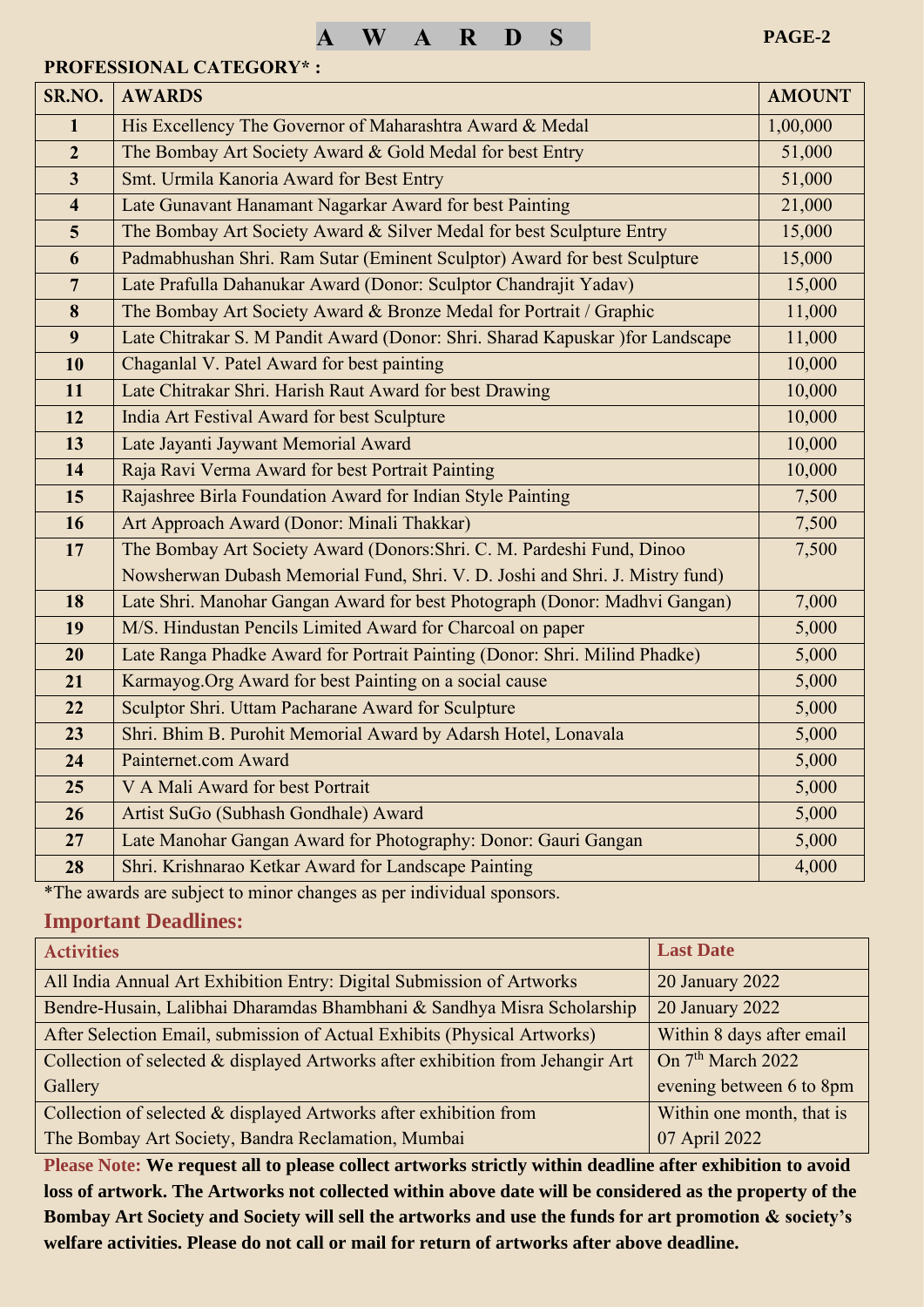# AWARD S

### STUDENT CATEGORY\* :

| SR.NO.         | <b>AWARDS</b>                                                                                                            | <b>AMOUNT</b> |
|----------------|--------------------------------------------------------------------------------------------------------------------------|---------------|
| 1              | The Bombay Art Society Award                                                                                             | 15,000        |
| $\overline{2}$ | Late Gopal Adivrekar Award for best Painting                                                                             | 12,000        |
| $\overline{3}$ | Amrita Sher-Gil Award for Best Entry                                                                                     | 10,000        |
| $\overline{3}$ | Padma Bhushan Shri, Ram Sutar Award                                                                                      | 10,000        |
| $\overline{4}$ | Late Murlidhar Nangare Award.                                                                                            | 10,000        |
| 5              | Late Vishin D. Bhambhani Award for Sculpture. Donor: Shri Inder Bhambhani                                                | 5,000         |
| 6              | Shri. Hari Sadhu Bhambhani Award for best Painting                                                                       | 5,000         |
| $\overline{7}$ | Narayan Dharamdas Bhambani Award for Female Artist                                                                       | 5,000         |
| 8              | Late Guruvarya Baburao Jagtap Memorial Award for Water-Colour painting                                                   | 5,000         |
| 9              | India Art Festival Award for Judges choice                                                                               | 5,000         |
| 10             | Kumar Vidyanand Vishwanath Kamat Memorial Award (any category).                                                          | 5,000         |
| 11             | Late Mahendrabhai Kadia Award for Painting. Donor: Darshana & Panthini Kadia                                             | 5,000         |
| 12             | Sculptor Shri. Uttam Pacharne Award for Sculpture                                                                        | 5,000         |
| 13             | Art Approach Award for Photography. Donor: Minali Thakkar                                                                | 5,000         |
| 14             | Late Govindrao Nikam Award for Drawing/Painting by Sahyadri School of Art                                                | 5,000         |
| 15             | Late Govindrao Nikam Award for best Sculpture by Sahyadri School of Art                                                  | 5,000         |
| 16             | The Bombay Art Society Award. Donor: Late Gopalkrishna Memorial Trust & Shri.<br>Pranlal Bhogilal for Landscape /Graphic | 5,000         |
| 17             | Late Ved Anil Abhange Award for Best Work                                                                                | 5,000         |
| 18             | Late Dr. Omprakash Bhatnagar Award, Donor: Madhuri Kathe                                                                 | 5,000         |
| 19             | Late Padmashree Dr. Vishnu S Wakankar Award, Donor: Madhuri Kathe                                                        | 5,000         |

\*The awards are subject to minor changes as per individual sponsors.

# SCHOLORSHIPS

| Sr No. | <b>Name of Scholarship</b>                        | Amount   |
|--------|---------------------------------------------------|----------|
|        | BENDRE-HUSAIN SCHOLARSHIP                         | 25,000   |
|        | LALIBAI DHARAMDAS BHAMBHANI SCHOLARSHIP           | 1,00,000 |
|        | SANDHYA MISRA SCHOLARSHIP FOR CREATIVE EXCELLENCE | 75,000   |

# R U L E S AND R E G U L A T I O N S

#### **ELIGIBILITY**

Open to all artists of Indian nationality, working in any style.

#### **ENTRY**

Each participant can submit multiple entries in every category. Number of Entries is no bar

### **SIZE**

allowed for sculpture is 24x24x48(Height) Inches and it should not occupy more than 16 cubic feet and weight Minimum 18 x 18 Inches and Maximum 48 x 48 Inches including frame size in case of painting, drawing, and graphics. For photography, minimum 12 x 18 Inches and Maximum 36 x 48 Inches. The maximum size should not exceed 40kg in stone and 50kg in metal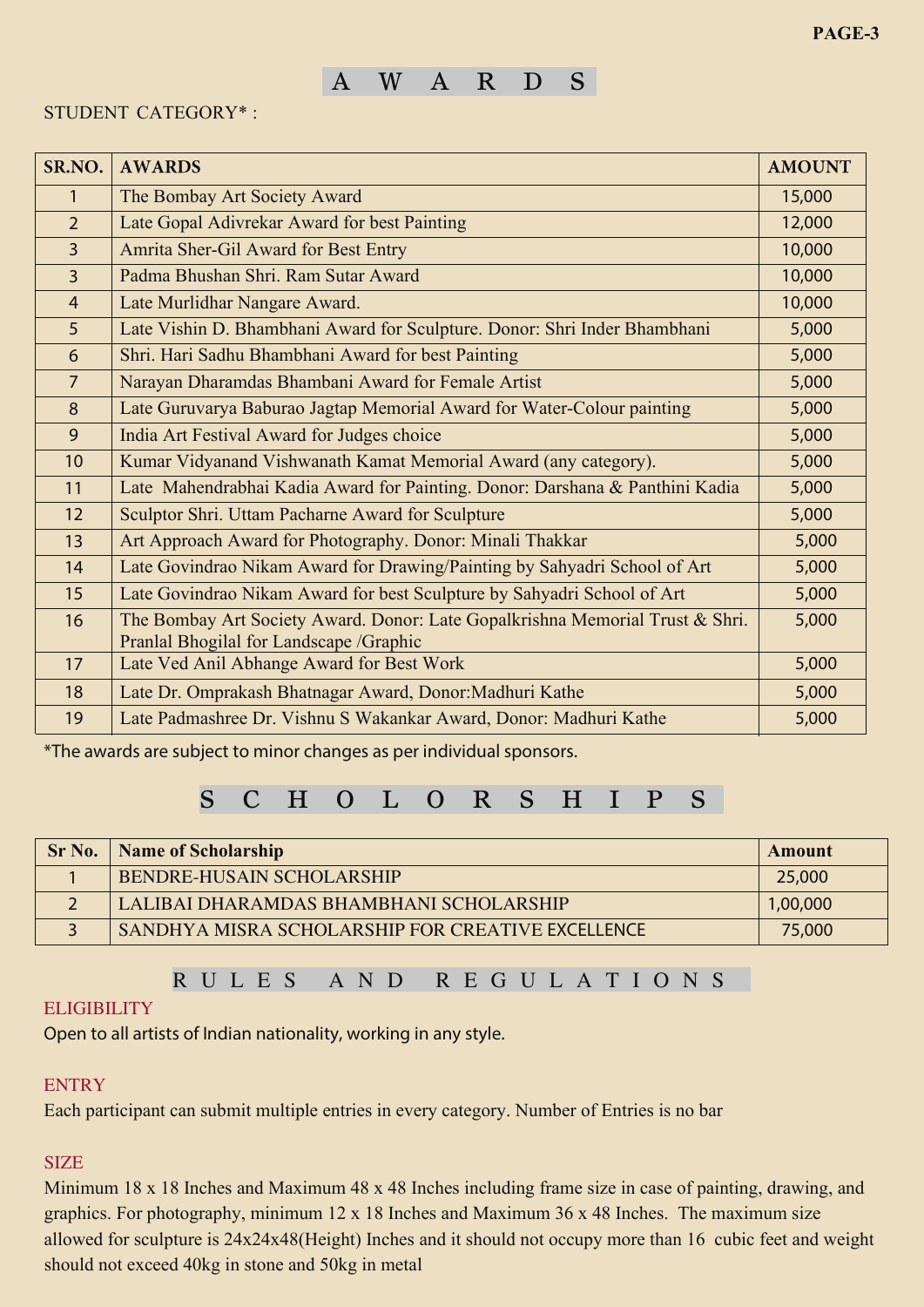#### **ACCEPTANCE:**

a) All entries must be received as above at info@bombayartsociety.org between 25 November 2021 to 20 January 2022

b) Students will be required to produce bonafide certificate issued by the educational institutions to which they belong.

c) Society will have the full right to refuse entry without stating any reason whatsoever.

### **JUDGING**

The decision of the Jury will be final in the matter of selection and judging. No Communication on the subject will be entertained. Judging committee will not assign any reason for their decisions.

### **CATALOGUE**

a) Only Award-winning entries will get a complimentary copy of the catalogue at the inauguration function.

Catalogue can be purchased online from the website **www.bombayartsociety.org.** PLACE ADVANCE ORDER FOR CATALOGUE, which will be sent by courier on the given address after 07 March 2022

b) The Society reserves the right to reproduce any entry for the catalogue or for the purpose of publicity any time in the future.

#### **SALE**

**The exhibit selected for the exhibition will be offered for sale. All sales will be negotiated by the Society. The Society will retain 25% donation from the stated or negotiated price. The rest of the amount will be paid to the artist.**

## **PHOTOGRAPHY**

Rules are subject to change by the Managing Committee. Categories in Photography are as follows. (1) Portrait (2) Landscape (3) Pictorial (4) Wildlife (5) Creative (6) Abstract (7) Digital (8) Still Life. Note: Photographs should not be older than 2019.

## **Rules and Regulations:**

1) Incomplete schedule will not be accepted.

2) Selected Exhibits will be accepted strictly at the participant's own risk and expenses. Society will not

be liable for any damages or loss of Art works, though Society takes utmost care of exhibits.

3) Sculpture or painting executed using any fragile materials, (Glass Framing, Plaster, Terra cotta,

Ceramic) and contain noxious or toxic substance s, have inflammability below 50° C or incorporate

dangerous electrical appliances will not be accepted.

5) Actual Exhibit which varies substantially from the image shown is likely to be rejected.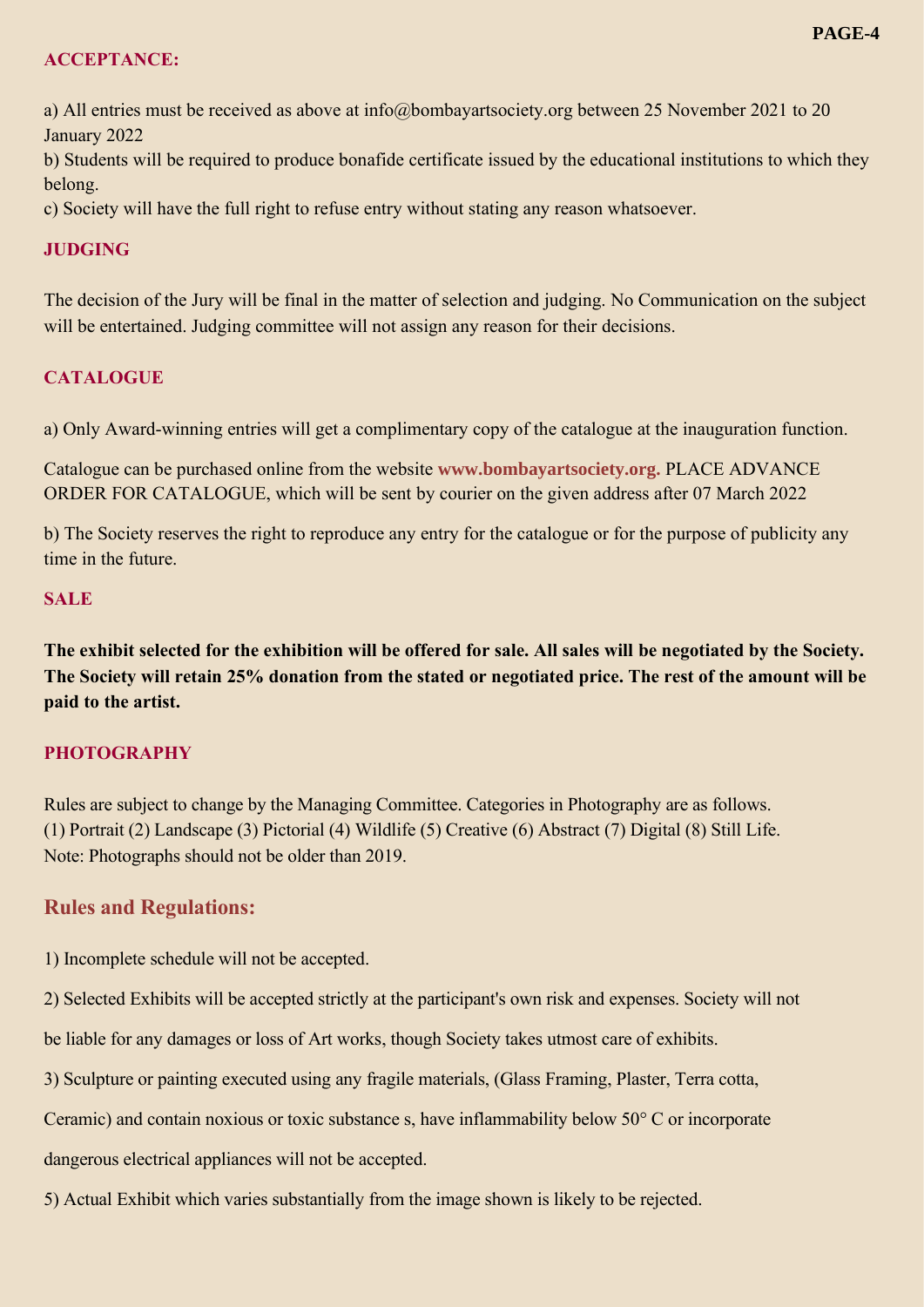6) Selected exhibits should NOT be sent by railway, air, or roadways parcel courier services, but should be

personally handed or through representative only. If sent by courier, society will not accept responsibility of

damage or loss of the artworks.

#### **RETURN OF ENTRY**

7) If artworks are sent by the CD/DVD, it is non-returnable.

8) The original Artwork will be returned only after producing the receipt.

8) **Selected entries are to be collected positively from the JEHANGIR ART GALLERY on the last day of the exhibition i.e., on the 07 March 2022 between 6.00 p.m to 8.00 p.m or before 07 April 2022between office hours except Bank holidays and Sundays. STRICT compliance with this rule to be adhered due to the large number of exhibits. Artworks may be damaged without any negligence on The Bombay Art Society's part. The Bombay Art Society will not be liable for the Damage of work in any case.**

**9) The artworks not collected within stipulated period mentioned above will be treated as Society's property and Society will have the right to dispose of said artworks and funds thus collected will be utilized For Society's welfare activities.** Please do not call or mail for artworks after one month from the date of exhibition.

10) Managing committee reserves the rights for not displaying any disputable exhibit.

## **All correspondence should be addressed to the**

Hon. Secretary The Bombay Art Society, Opp. Ranga Sharda, K. C. Marg, Bandra Reclamation, Bandra (W), Mumbai - 400 050. Tel.: 022 26513466 / 22044058 / 8976044108 Whatsapp Number: 7400009778 (No calls accepted on this number) Email : bombayartsociety@gmail.com info@bombayartsociety.org Web: [www.bombayartsociety.org](http://www.bombayartsociety.org/)

#### **Please connect to the Bombay Art Society through social media**

Facebook <https://www.facebook.com/bombayartsociety2019> <https://www.facebook.com/mumbaiartsociety/> Instagram[: https://www.instagram.com/thebombayartsociety/](https://www.instagram.com/thebombayartsociety/) Linked In:<https://www.linkedin.com/company/20392282/admin/> Twitter: [\(20\) Bombay Art Society \(@mumbaiartsoc\) / Twitter](https://twitter.com/mumbaiartsoc)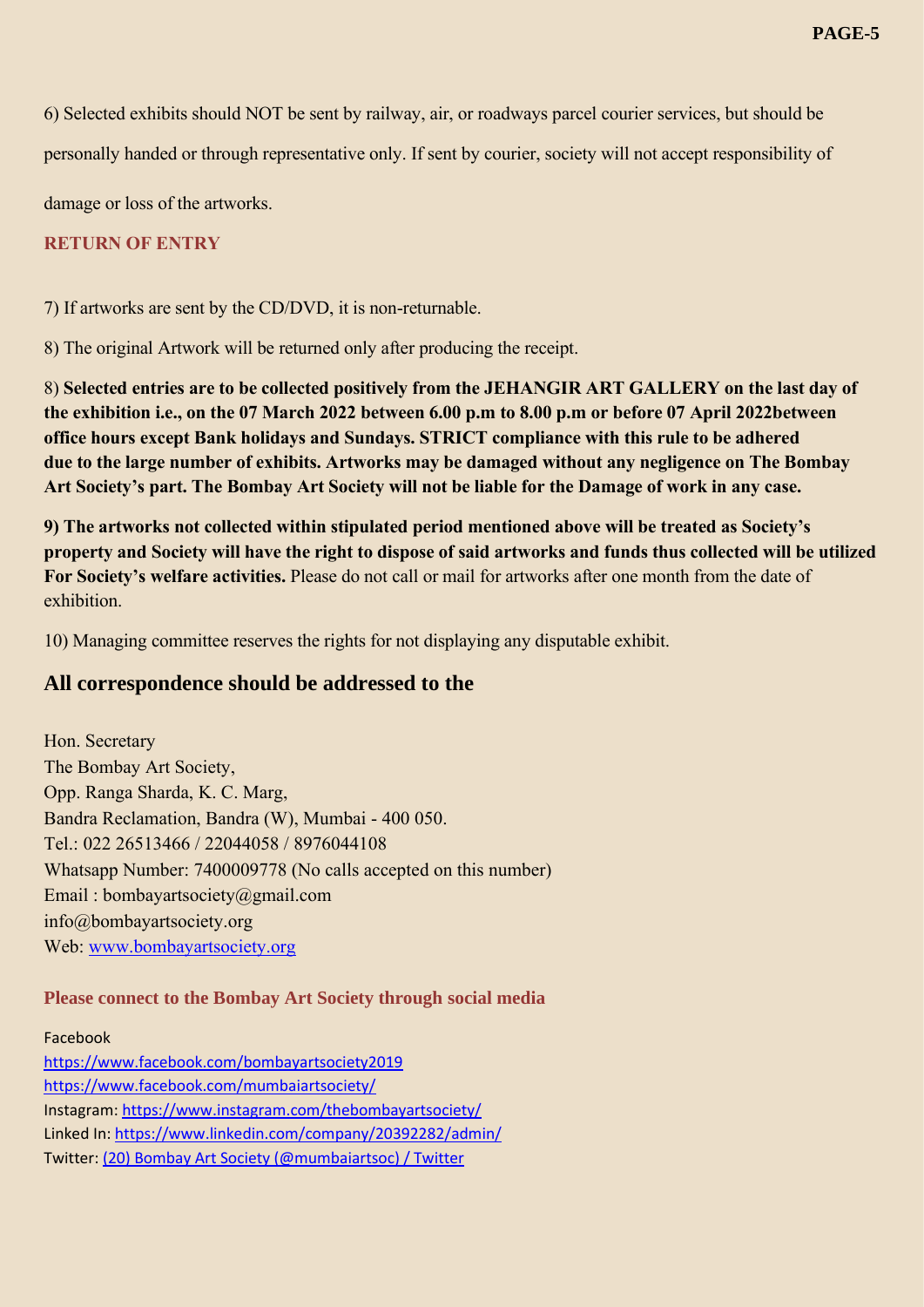

# **130th All India Annual Art Exhibition 2022, The Bombay Art Society, Mumbai 400001**

**Category :** (Please tick the appropriate block) **Life Member : YES** NO |

| <b>Professional</b> | <b>Students</b>                         | <b>Handicapped</b> |                |             |
|---------------------|-----------------------------------------|--------------------|----------------|-------------|
| Painting            | $\blacksquare$ Sculpture $\blacksquare$ | <b>Graphic</b>     | <b>Drawing</b> | Photography |

| <b>Title</b> | <b>Medium</b> | <b>Size /Weight</b><br>(Sculpture) | Year | <b>Price (Including)</b><br>12% GST) |
|--------------|---------------|------------------------------------|------|--------------------------------------|
| A            |               |                                    |      |                                      |
| B            |               |                                    |      |                                      |
| $\mathbf C$  |               |                                    |      |                                      |
| D            |               |                                    |      |                                      |

| Name: (In CAPITAL Letters)                                                                                     |                                                  |  |  |  |  |
|----------------------------------------------------------------------------------------------------------------|--------------------------------------------------|--|--|--|--|
| Full Postal Address : New York Contract to the Contract of the Contract of the Contract of the Contract of the |                                                  |  |  |  |  |
|                                                                                                                |                                                  |  |  |  |  |
|                                                                                                                |                                                  |  |  |  |  |
| <i>*Mobile</i><br><u> 1989 - Johann Barbara, martxa amerikan personal (</u>                                    | Telephone <b>Executive Contract of Telephone</b> |  |  |  |  |
|                                                                                                                |                                                  |  |  |  |  |
| <i>*E</i> Mail                                                                                                 |                                                  |  |  |  |  |

I have read the rules and regulations and I will abide by them. If the artworks are not collected by us within stipulated period, it will be treated as Society's property and the Society will have the right to dispose of the said artworks and the funds thus collected will be utilized for the Society's welfare activities.

Date \_\_\_\_\_\_\_\_\_\_\_\_\_\_\_\_\_\_\_\_ Signature \_\_\_\_\_\_\_\_\_\_\_\_\_\_\_\_\_\_\_\_\_\_\_\_\_\_\_\_\_\_\_\_\_\_

**\* E Mail ID and Mobile Number is compulsory (Entry won't be accepted without email Id and Mobile)**

\* Please send a scanned copy of this form duly filled along with payment made receipt, and artworks images (with Artist name, Title, medium, size, price, years) to info@bombayartsociety.org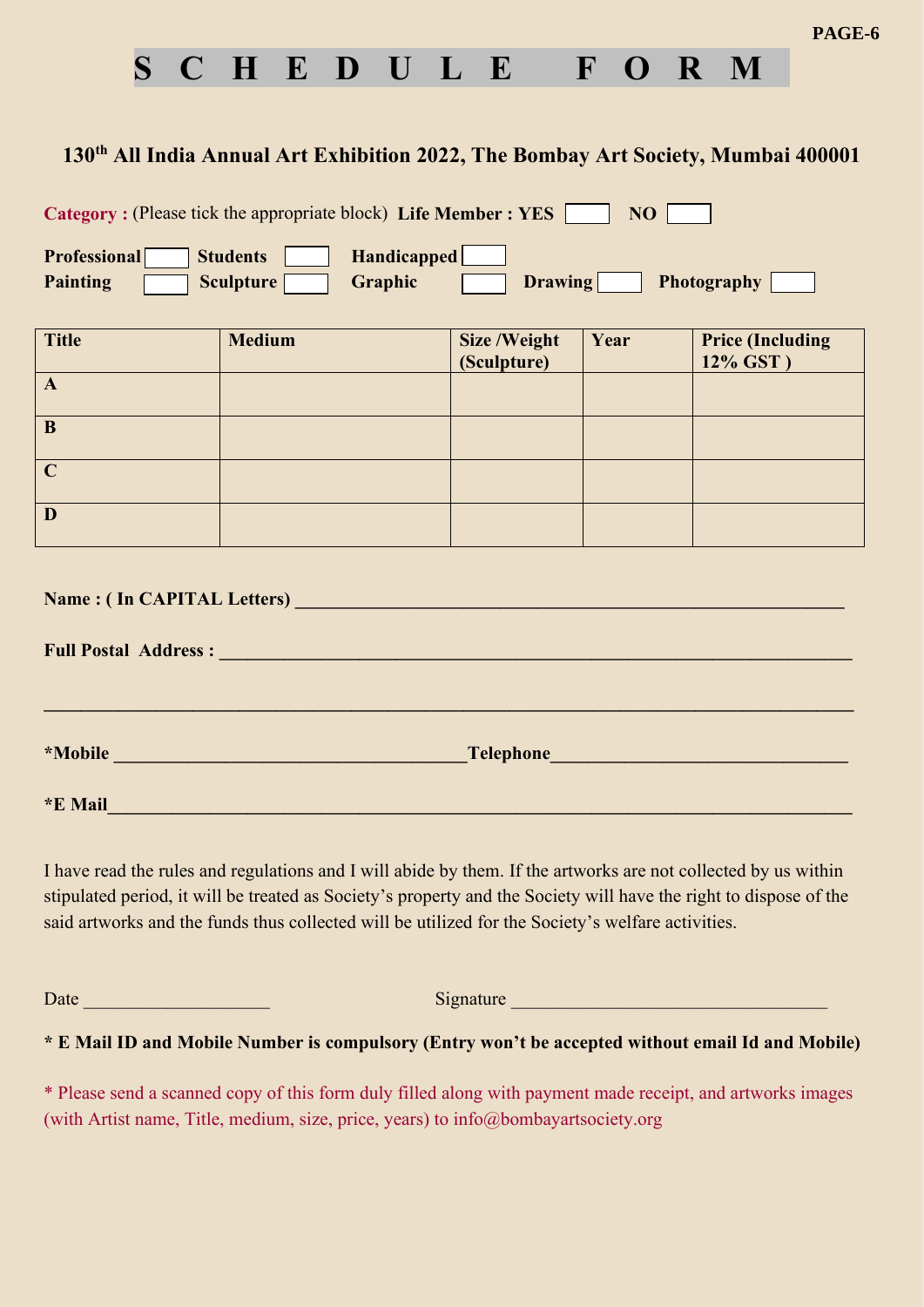# **BENDRE-HUSAIN SCHOLARSHIP SCHEME (Entry Fees INR.1000)**

The BENDRE-HUSAIN SCHOLARSHIP of Rs. 25,000/- each is awarded every year to young artist of merit engaged in the field of visual arts. The scheme is administered by The Bombay Art Society, under the guidance of a Trust consisting of following members.

Shri. Shaffat Husain Trustee Smt. K. G. Menon Trustee Shri. Rajendra Patil Trustee Prof. Narendra Vichare, Chairman, The Bombay Art Society Shri. Chandrajit Yadav, Hon. Secretary, The Bombay Art Society

#### **SELECTION PROCEDURE**

Applicant will be required to send an Email at [info@bombayartsociety.org](mailto:info@bombayartsociety.org) with subject line "Entry for Bendre-Husain Scholarship". Artists should email images of five best of their artworks executed during the last two calendar years in 'JPEG' format, with particulars of themselves and their biodata, in the prescribed Application form, which will not be returned to the applicant. All the applications and the emails received will be scrutinized by a special committee. The Judging Committee's decision in the selection of award shall be final. No correspondence shall be entertained in this regard. The recipient of this scholarship is not qualified for the same again. The final decision for the award will be taken on merit-cum-means basis. The awardees will receive their cheque at the inauguration of The Bombay Art Society's coming annual show, where they will be invited to exhibit one work each, in the invitee category.

#### **ELIGIBILITY**

Only those who are working in the field of painting, sculpture, or printmaking (any medium) (a) Regularly taking part in exhibition of national and international importance or holding individual shows of their own work.

(b) Are bonafide citizens of India, residing in India.

(c) Have completed 25 years of age but have not crossed their 35th birthday. Please attach school leaving certificate as proof for date of birth.

Artists can apply in prescribed application form available in the prospectus or on Society's website [www.bombayartsociety.org](http://www.bombayartsociety.org/) or application form can also be collected form society's office at Bandra Reclamation. The Duly filled application form with necessary information and enclosures must reach the Hon. Secretary, The Bombay Art Society, Opp. Rang Sharada Hotel, K C Marg, Bandra Reclamation, Mumbai 400050 latest by 20 Jan 2022

OR, Scanned copy of this form filled with enclosures should be mailed to [info@bombayartsociety.org](mailto:info@bombayartsociety.org) / [bombayartsociety@gmail.com](mailto:bombayartsociety@gmail.com) along with your entry and payment receipt by 20 January 2022.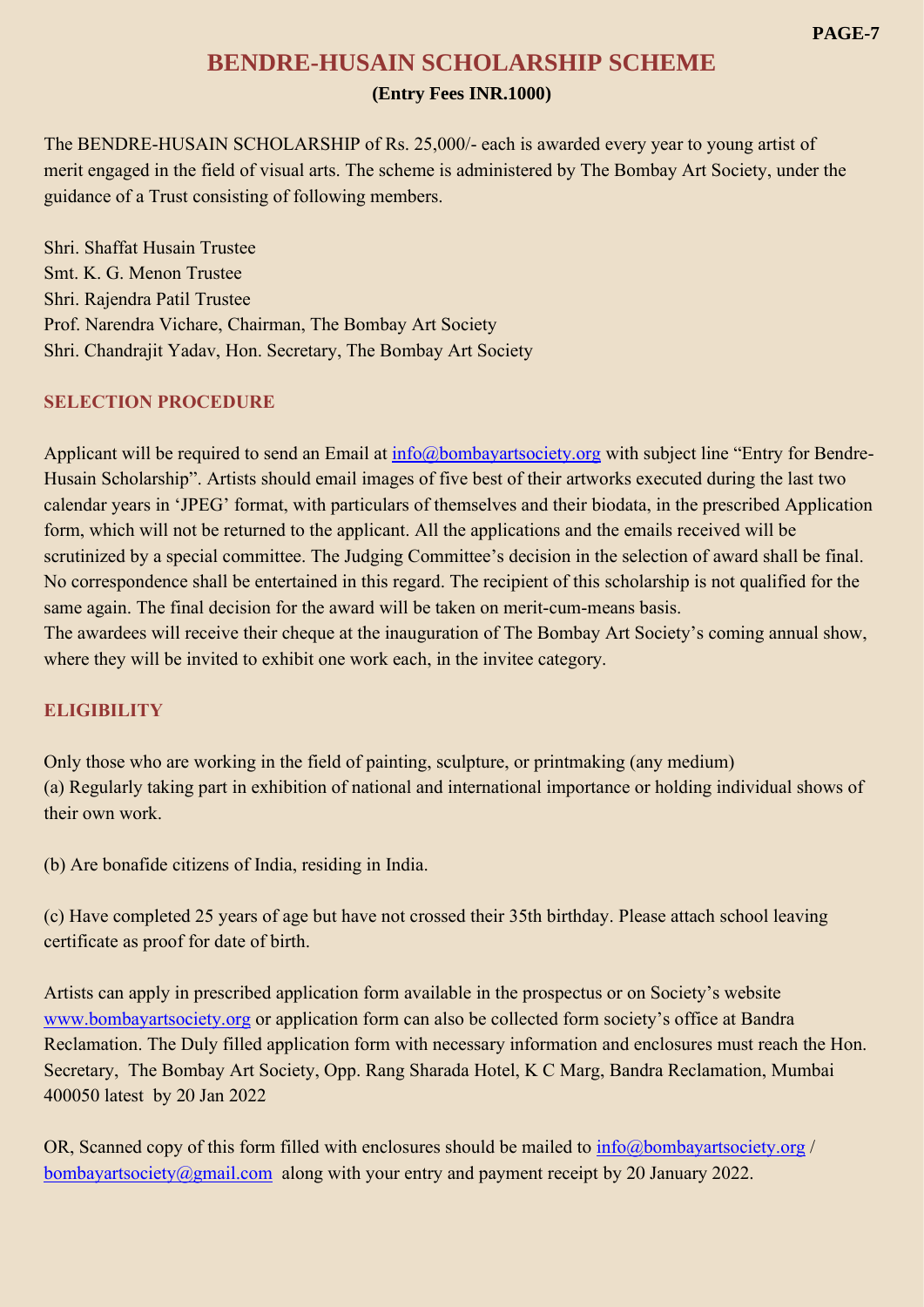# **LALIBAI DHARAMDAS BHAMBHANI SCHOLARSHIP SCHEME (Entry Fees INR.1000)**

LALIBAI DHARAMDAS BHAMBHANI SCHOLARSHIP of Rs. 1,00,000/- (Donated by Late Inder Dharamdas Bhambhani) is awarded every year to young artist of merit engaged in the field of visual arts. The scheme is administered by The Bombay Art Society, under the guidance of a Trust consisting of following members.

Shri. Ashok Purohit Trustee Shri. Jagdish Arya Trustee Shri. Anil Naik Trustee Shri. Chandrajit Yadav Trustee Shri. Rajendra Patil, President, The Bombay Art Society

### **SELECTION PROCEDURE**

Applicant will be required to send an Email at [info@bombayartsociety.org](mailto:info@bombayartsociety.org) with subject line "Entry for Lalibhai Dharamdas Bhambani Scholarship". Artists should email images of five best of their artworks executed during the last two calendar years in 'JPEG' format, with particulars of themselves and their biodata, in the prescribed Application form, which will not be returned to the applicant. All the applications and the emails received will be scrutinized by a special committee. The Judging Committee's decision in the selection of award shall be final. No correspondence shall be entertained in this regard. The recipient of this scholarship is not qualified for the same again. The final decision for the award will be taken on merit-cum-means basis. The awardees will receive their cheque at the inauguration of The Bombay Art Society's coming annual show, where they will be invited to exhibit one work each, in the invitee category.

## **ELIGIBILITY**

Only those who are working in the field of painting, sculpture, or printmaking (any medium) (a) Regularly taking part in exhibition of national and international importance or holding individual shows of their own work.

(b) Are Bonafede citizens of India, residing in India.

(c) Have completed 25 years of age but have not crossed their 45th birthday. The school leaving certificate is accepted as a proof for date of birth.

Artists can apply in prescribed application form available in Society's office.

Artists can apply in prescribed application form available in the prospectus or on Society's website [www.bombayartsociety.org](http://www.bombayartsociety.org/) or application form can also be collected form society's office at Bandra Reclamation. The Duly filled application form with necessary information and enclosures must reach the Hon. Secretary, The Bombay Art Society, Opp. Rang Sharada Hotel, K C Marg, Bandra Reclamation, Mumbai 400050 latest by 20 Jan 2022

OR, Scanned copy of this form filled with enclosures should be mailed to [info@bombayartsociety.org](mailto:info@bombayartsociety.org) / [bombayartsociety@gmail.com](mailto:bombayartsociety@gmail.com) along with your entry and payment receipt by 20 January 2022.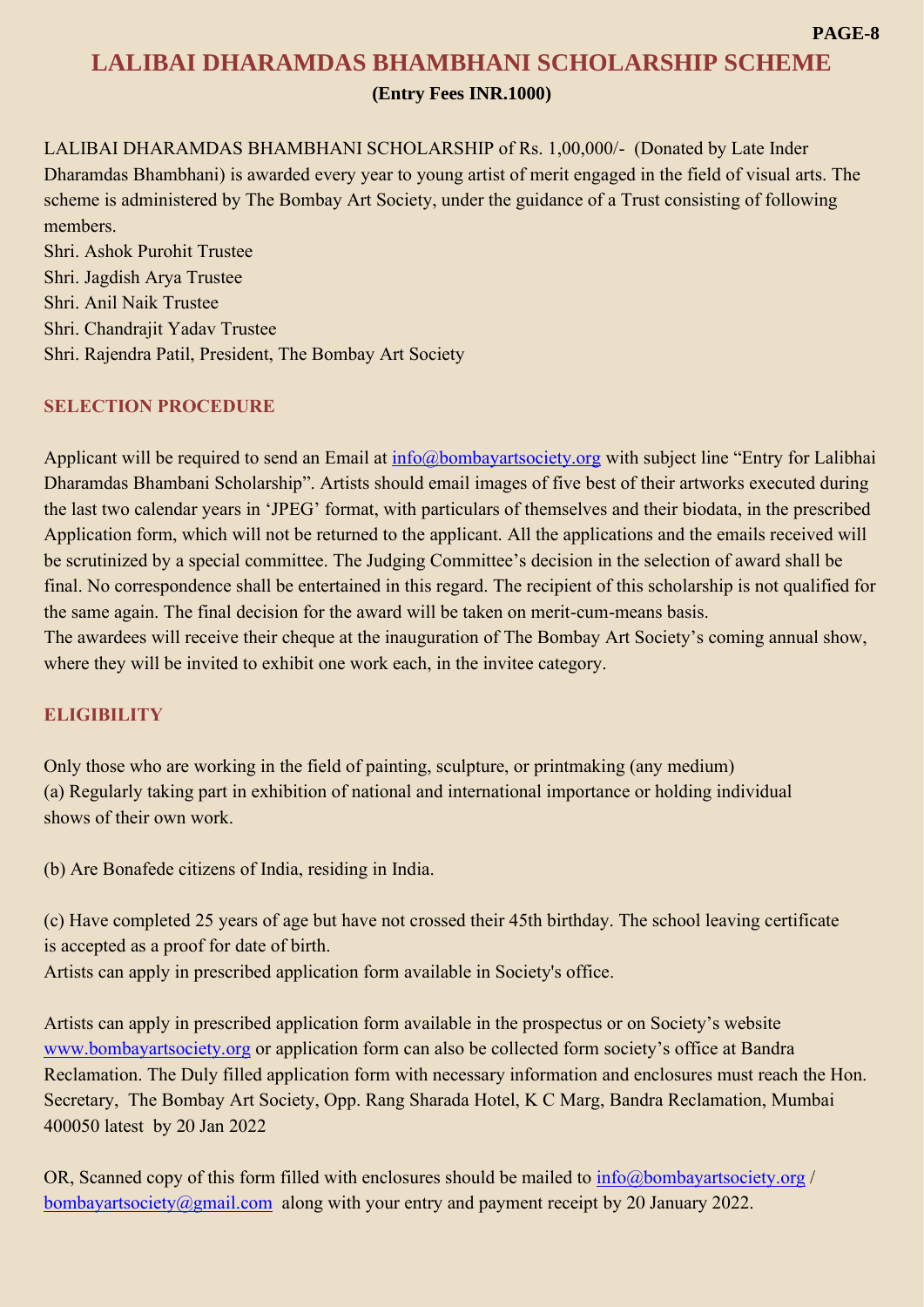# **SANDHYA MISRA SCHOLARSHIP SCHEME (Entry Fees INR.1000)**

SANDHYA MISRA SCHOLARSHIP FOR CREATIVE EXCELLENCE of Rs. 75,000/- (Donated by Shri. Sanjay Misra) is to be awarded from this year to young artist of merit engaged in the field of visual arts. The scheme is administered by The Bombay Art Society, under the guidance of a Trust consisting of following members.

Shri. Sanjay Misra, Trustee Shri. Rajendra Patil, Trustee (President, The Bombay Art Society) Prof. Narendra Vichare, Chairman, The Bombay Art Society Shri. Chandrajit Yadav, Trustee (Secretary, The Bombay Art Society)

#### **SELECTION PROCEDURE**

Applicant will be required to send an Email at [info@bombayartsociety.org](mailto:info@bombayartsociety.org) with subject line "Entry for Sandhya Misra Scholarship". Artists should email images of five best of their artworks executed during the last two calendar years in 'JPEG' format, with particulars of themselves and their biodata, in the prescribed Application form, which will not be returned to the applicant. All the applications and the emails received will be scrutinized by a special committee. The Judging Committee's decision in the selection of award shall be final. No correspondence shall be entertained in this regard. The recipient of this scholarship is not qualified for the same again. The final decision for the award will be taken on **merit-cum-means** basis. The awardees will receive their cheque at the inauguration of The Bombay Art Society's coming annual show, where they will be invited to exhibit one work each, in the invitee category.

## **ELIGIBILITY**

Only those who are working in the field of painting, sculpture, or printmaking (any medium) (a) Regularly taking part in exhibition of national and international importance or holding individual shows of their own work.

(b) Are Bonafede citizens of India, residing in India.

(c) Have completed 25 years of age but have not crossed their 40th birthday. The school leaving certificate is accepted as a proof for date of birth.

Artists can apply in prescribed application form available in Society's office.

Artists can apply in prescribed application form available in the prospectus or on Society's website [www.bombayartsociety.org](http://www.bombayartsociety.org/) or application form can also be collected form society's office at Bandra Reclamation. The Duly filled application form with necessary information and enclosures must reach the Hon. Secretary, The Bombay Art Society, Opp. Rang Sharada Hotel, K C Marg, Bandra Reclamation, Mumbai 400050 latest by 20 Jan 2022

OR, Scanned copy of this form filled with enclosures should be mailed to [info@bombayartsociety.org](mailto:info@bombayartsociety.org) / [bombayartsociety@gmail.com](mailto:bombayartsociety@gmail.com) along with your entry and payment receipt by 20 January 2022.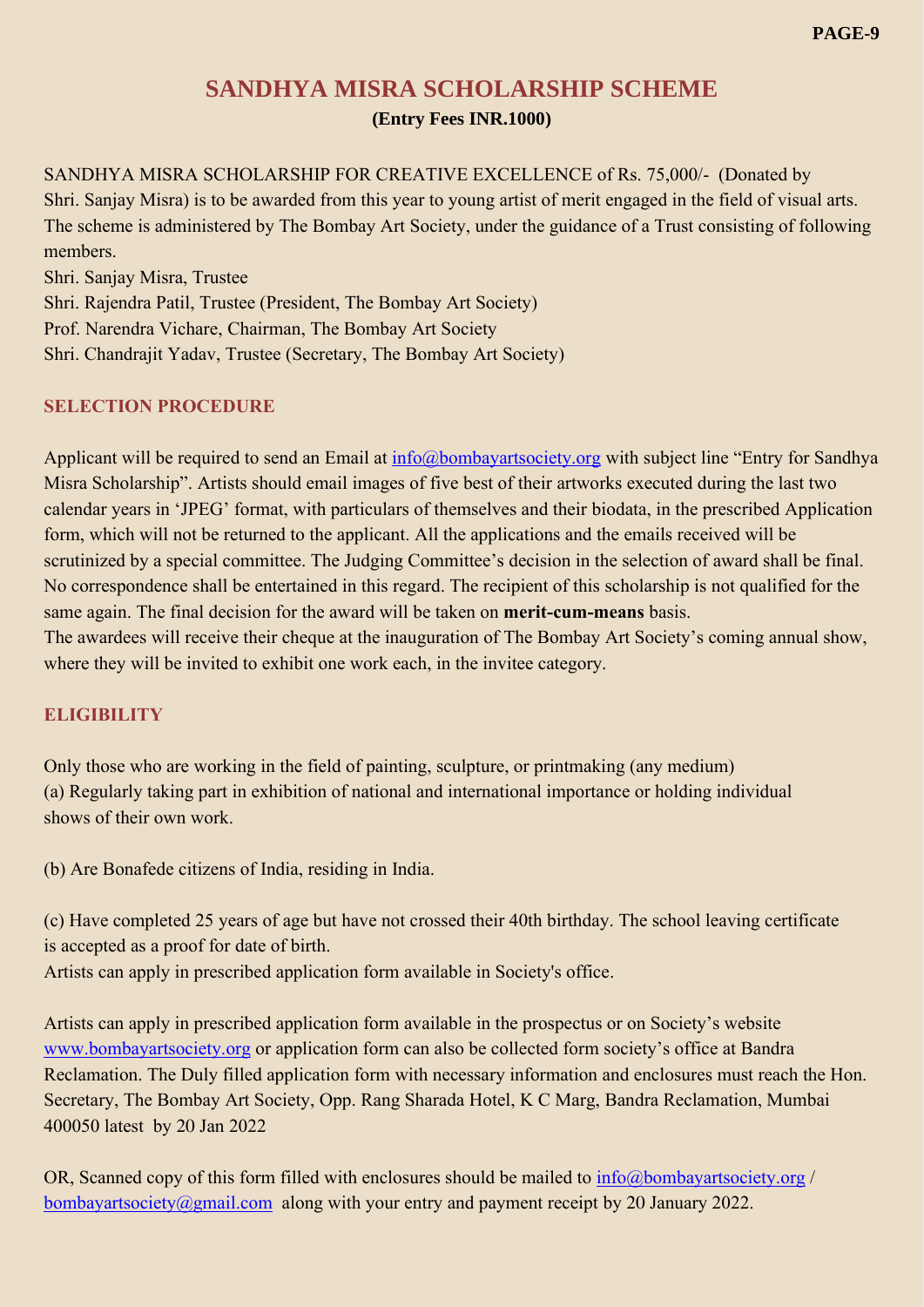#### **PAGE-10**

| (Please fill in Block Letters)                                                                                                                                                                                                |                 |
|-------------------------------------------------------------------------------------------------------------------------------------------------------------------------------------------------------------------------------|-----------------|
| <b>APPLICATION FORM FOR SCHOLARSHIP</b>                                                                                                                                                                                       |                 |
| Lalibhai Dharamdas Bhambhani   Sandhya Misra  <br><b>Bendre-Husain</b>                                                                                                                                                        |                 |
| (Please Tick applicable Box and submit separate forms for each scholarship)                                                                                                                                                   |                 |
|                                                                                                                                                                                                                               |                 |
|                                                                                                                                                                                                                               | Self Photograph |
|                                                                                                                                                                                                                               |                 |
|                                                                                                                                                                                                                               |                 |
| Date of Birth Present Address Present Address                                                                                                                                                                                 |                 |
|                                                                                                                                                                                                                               |                 |
| Educational Qualification and the contract of the contract of the contract of the contract of the contract of                                                                                                                 |                 |
| Training in Art (Name of Inst./University) Manual Art (Name of Inst./University)                                                                                                                                              |                 |
| Awards won Collections and the contract of the contract of the contract of the contract of the contract of the                                                                                                                |                 |
| Subject, you wish to pursue subsettle and the set of the set of the set of the set of the set of the set of the set of the set of the set of the set of the set of the set of the set of the set of the set of the set of the |                 |
| Are you an Income Taxpayer? Yes No No Average Income per annum                                                                                                                                                                |                 |
| Are you employed? Yes No                                                                                                                                                                                                      |                 |
|                                                                                                                                                                                                                               |                 |
|                                                                                                                                                                                                                               |                 |
| Have you received any Scholarship or Grant in any form during last three years Yes<br>N <sub>o</sub>                                                                                                                          |                 |
| If so, give particulars of Scholarship / Grant:<br><u> 1999 - Johann Barbara, martxa amerikan personal (h. 1989).</u>                                                                                                         |                 |

I am sending herewith CD/Email with the images of best of my five works. I agree to abide by the rules of the scheme. • Certified photocopy of School Leaving Certificate is attached to confirm age.

Note: Incomplete application form is liable to be rejected. Use additional sheet if necessary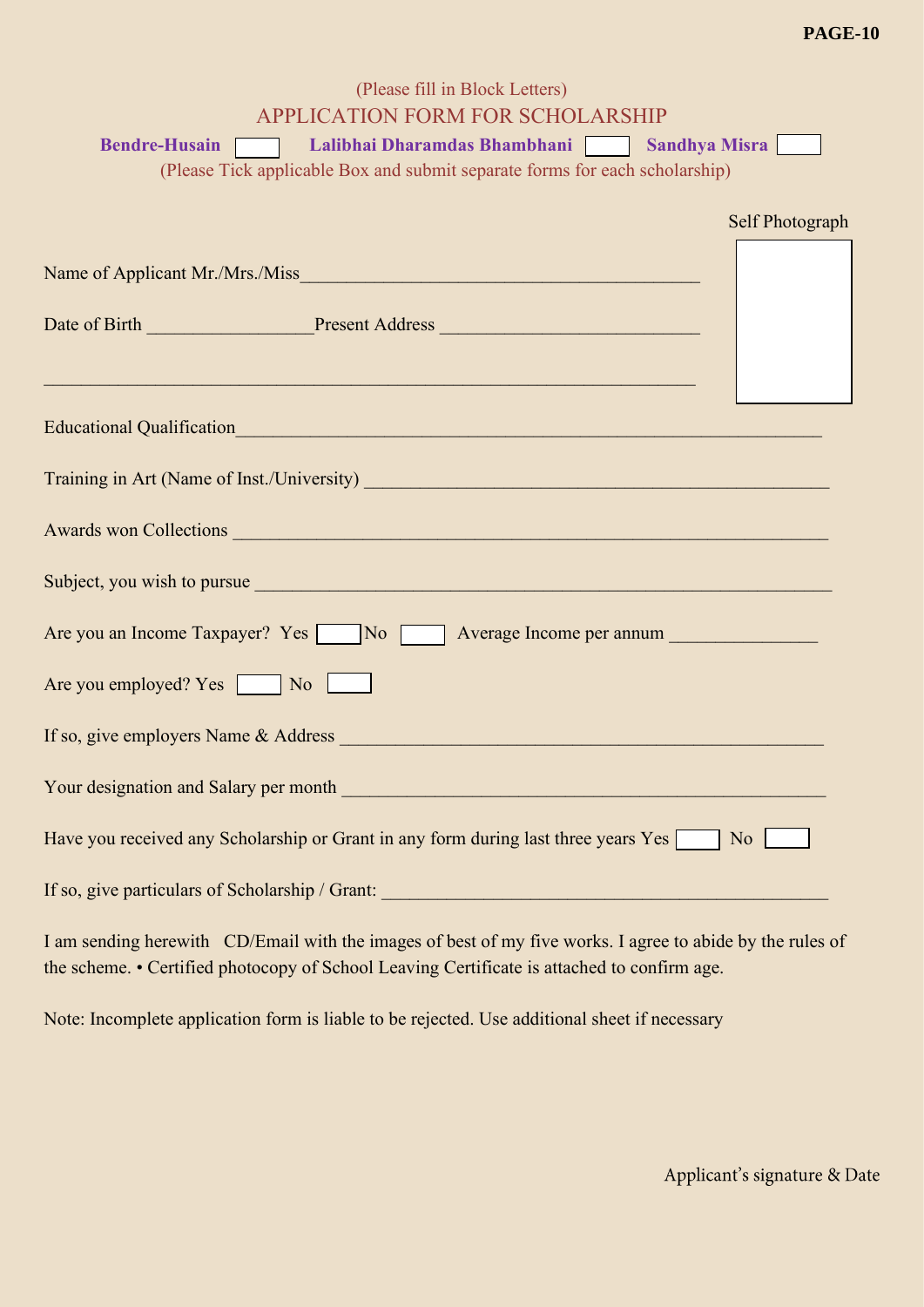# **I N V I T A T I O N**

# **The Bombay Art Society**

Cordially invites you to the inauguration & award distribution of the **130th ALL INDIA ANNUAL ART EXHIBITION 2022**

# **01 - 07 March 2022**

**At Jehangir Art Gallery, Kalaghoda, Mumbai**

**The opening of the exhibition will take place at 4:30 pm on 01 March 2022.**

**The awards in the professional and student's category will be presented to the artists.** 

**To encourage deserving upcoming artists,**

**Bendre-Husain Scholarship**

**and**

**Lalibai Dharamdas Bhambhani Scholarship will also be awarded to the deserving artist.**

**The ROOPADHAR Lifetime Achievement Samman will be bestowed upon a Senior Artist for his/her outstanding contribution in the field of Art. We feel honoured to invite you to this important annual Art event A tradition of past 133 years!**

# **Shri. Rajendra Patil Prof. Narendra Vichare Shri Chandrajit Yadav President Chairman Hon. Secretary**

# **The Bombay Art Society**

| <b>Patrons</b>         | $\ddot{\cdot}$ | M P Smt. Supriya Sule    | <b>Managing Committee</b>               |                         |  |
|------------------------|----------------|--------------------------|-----------------------------------------|-------------------------|--|
|                        | $\bullet$      | Shri. Dilip De           |                                         |                         |  |
|                        |                | Smt. Sangita Jindal      | <b>President</b><br>$\vdots$            | Shri. Rajendra Patil    |  |
|                        |                | Late. Ajit Mane          | <b>Chairman</b>                         | Prof. Narendra Vichare  |  |
|                        |                | Shri. Vijay Pokarna      | <b>Hon. Secretary</b><br>$\ddot{\cdot}$ | Shri. Chandrajit Yadav  |  |
|                        |                | Shri. Ashish Kulkarni    | <b>Hon. Treasurer</b>                   | Shri. Surendra Jagtap   |  |
|                        |                | Shri. Madhusudan Garg    | <b>Hon. Joint Secretary:</b>            | Shri. Ajinkya Chaulkar  |  |
|                        |                | Dr. Anil Sanganeria      |                                         |                         |  |
|                        |                | Late. Bharti Kamath      | <b>Committee Members:</b>               | Prof. Anil Naik         |  |
|                        |                | Smt. Meena Kamal         | $\ddot{\cdot}$                          | Smt. Madhavi Gangan     |  |
|                        | $\bullet$      | Smt. Venus Sanghvi       | $\bullet$                               | Prof. Shrikant Kadam    |  |
|                        |                | Smt. Urmila Kanoria      | $\ddot{\cdot}$                          | Shri. Ganpat Bhadke     |  |
| <b>Vice Presidents</b> |                | Shri. Ramdas Phutane     | $\ddot{\cdot}$                          | Shri. Vikrant Manjrekar |  |
|                        | $\ddot{\cdot}$ | Shri. Manoj Joshi        |                                         | Shri. Anil Abhange      |  |
|                        |                | Prof. Prakash Rajeshirke | $\ddot{\cdot}$                          | Shri. Vielas Salunkke   |  |
|                        |                | Prof. Sudhakar Chavan    |                                         |                         |  |
|                        |                | Smt. Urmila Kanoria      |                                         |                         |  |
|                        |                | Smt. Minali Thakkar      |                                         |                         |  |